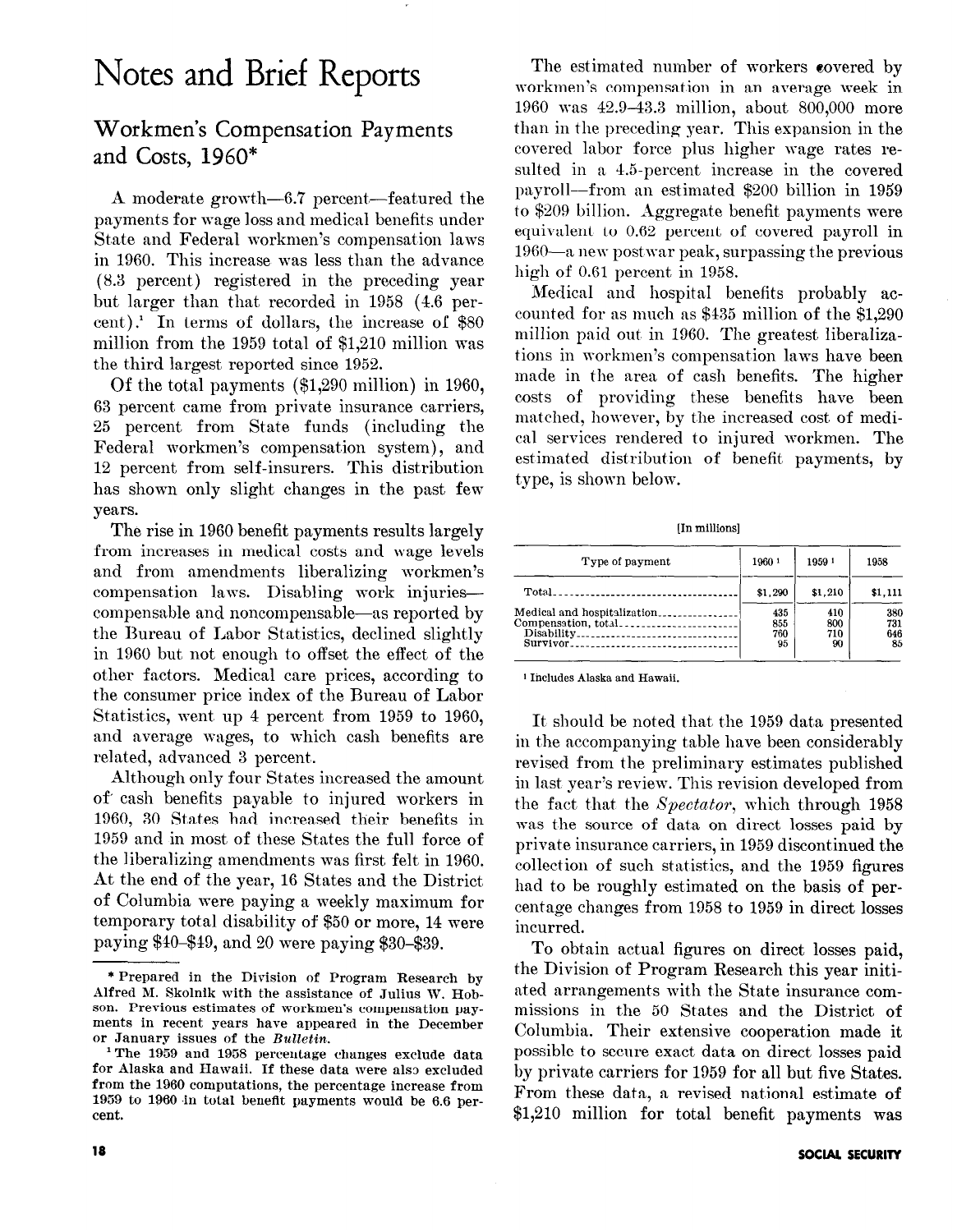#### Estimates of workmen's compensation payments, by State and type of insurance, 1958-60<sup>1</sup> [In thousands]

|                                                                                                                                                                                                                                                                                                                                   | 1960                                                                                                        |                                                                                 |                                                                                      |                                                                                        |                                                                                                       | 1959                                                                                                  |                                                                            |                                                                                        | 1958                                                                                        |                                                                                         |                                                                  |                                                                                 | Percentage<br>change in total<br>payments from<br>preceding year                                                                      |                                                                                                                                            |
|-----------------------------------------------------------------------------------------------------------------------------------------------------------------------------------------------------------------------------------------------------------------------------------------------------------------------------------|-------------------------------------------------------------------------------------------------------------|---------------------------------------------------------------------------------|--------------------------------------------------------------------------------------|----------------------------------------------------------------------------------------|-------------------------------------------------------------------------------------------------------|-------------------------------------------------------------------------------------------------------|----------------------------------------------------------------------------|----------------------------------------------------------------------------------------|---------------------------------------------------------------------------------------------|-----------------------------------------------------------------------------------------|------------------------------------------------------------------|---------------------------------------------------------------------------------|---------------------------------------------------------------------------------------------------------------------------------------|--------------------------------------------------------------------------------------------------------------------------------------------|
| State                                                                                                                                                                                                                                                                                                                             | Total                                                                                                       | Insur-<br>ance<br>losses<br>paid by<br>private<br>car-<br>riers <sup>2</sup>    | State<br>fund<br>dis-<br>burse-<br>ments <sup>3</sup>                                | Self-<br>insur-<br>ance<br>pay-<br>ments <sup>4</sup>                                  | Total                                                                                                 | Insur-<br>ance<br>losses<br>paid by<br>private<br>car-<br>riers <sup>2</sup>                          | State<br>fund<br>dis-<br>burse-<br>ments <sup>3</sup>                      | Self-<br>insur-<br>ance<br>pay-<br>ments <sup>4</sup>                                  | Total                                                                                       | Insur-<br>ance<br>losses<br>paid by<br>private<br>car-<br>riers <sup>2</sup>            | State<br>fund<br>dis-<br>burse-<br>ments 3                       | Self-<br>insur-<br>ance<br>pay-<br>ments <sup>4</sup>                           | 1960<br>from<br>1959                                                                                                                  | 1959<br>from<br>1958                                                                                                                       |
| Total_______________________                                                                                                                                                                                                                                                                                                      | $ 1, 290, 314 $ \$814, 211   \$324, 204   \$151, 899   \$1, 209, 809   \$752, 580   \$315, 990   \$141, 239 |                                                                                 |                                                                                      |                                                                                        |                                                                                                       |                                                                                                       |                                                                            |                                                                                        |                                                                                             |                                                                                         |                                                                  |                                                                                 | $+6.7$                                                                                                                                |                                                                                                                                            |
| Total, excluding Alaska and<br>Hawali                                                                                                                                                                                                                                                                                             | 1,282,946                                                                                                   | 808,512                                                                         | 324,204                                                                              | 150,230                                                                                | 1,203,998                                                                                             | 748,072                                                                                               | 315,990                                                                    |                                                                                        | 139, 936 \$1, 111, 353 \$694, 402 \$284, 780 \$132, 171                                     |                                                                                         |                                                                  |                                                                                 | $+6.6$                                                                                                                                | $+8.3$                                                                                                                                     |
| Alabama____________________<br>Alaska________________________<br>California                                                                                                                                                                                                                                                       | 8,667<br>2,923<br>12,113<br>7,560<br>156,979<br>10,525<br>19,869<br>1,959<br>4,069<br>30,050<br>11,032      | 4.952<br>2,728<br>456<br>6,195<br>104,029<br>3,350<br>17,884<br>1,594<br>27,320 | 11,299<br>36,695<br>6,220<br>--------<br>.<br>$3,754$<br><br>$9,429$                 | 3,715<br>195<br>358<br>1,365<br>16,255<br>955<br>1,985<br>365<br>315<br>2,730<br>1,603 | 8,504<br>2,329<br>10,709<br>7,626<br>132,511<br>9,781<br>19,142<br>1,925<br>3,955<br>27,380<br>10,828 | 4,859<br>2,174<br>335<br>6.251<br>86,474<br>3,344<br>17,227<br>25,485<br>9,253                        | 10,028<br>32,317<br>5,547<br><br>$1,575$<br>$3,650$<br>--------<br><b></b> | 3,645<br>155<br>346<br>1,375<br>13,720<br>890<br>1,915<br>350<br>305<br>1,895<br>1,575 | 8,327<br>9,333<br>6,703<br>119,087<br>8,715<br>17,844<br>1,626<br>3,757<br>26,709<br>10,334 | 5,047<br>258<br>5,493<br>78,985<br>2,936<br>16,059<br>3,477                             | 8,785<br>27,772<br>4,989<br>--------<br>$1,321$<br><br>$24,584$  | 3,280<br>290<br>1,210<br>12,330<br>790<br>1,785<br>305<br>280<br>2,125<br>1,500 | $^{+1.9}$<br>$+25.5$<br>$+13.1$<br>$-0.9$<br>$+18.5$<br>$^{\rm +7.6}$<br>$^{+3.8}$<br>$^{+1.8}$<br>$^{+2.9}$<br>$^{+9.8}_{+1.9}$      | $^{+2.1}$<br>$+14.7$<br>$+13.8$<br>$+11.3$<br>$\bf+12.2$<br>$+7.3$<br>+18.4<br>$+5.\overline{3}$<br>$+2.\overline{5}$<br>$+4.\overline{8}$ |
| Hawaii<br>Indiana_______________________<br>Iowa<br>Kansas<br>Kentucky<br>Hentucky<br>Louisiana<br>Mansas<br>Louisiana<br>Mansas<br>Louisiana<br>Mansas<br>Louisiana<br>Mansas<br>Louisiana<br>Mansas<br>Louisiana<br>Mansas<br>Louisiana<br>Mansas<br>Louisiana<br>Louisiana<br>Louisiana<br>Louisiana<br>Louisiana<br>Louisi    | 4.445<br>4,927<br>67,444<br>21,614<br>9,348<br>12,978<br>12,143<br>26,462<br>3,230<br>20.187                | 2,971<br>3,277<br>2,810<br>15,204                                               | 1,133<br>$56,391$<br>$18,409$<br>$7.478$<br>$10.383$<br>$9,118$<br>$23,012$<br>2,398 | 1,474<br>517<br>11,053<br>3,205<br>1.870<br>2.595<br>3,025<br>3,450<br>420<br>2,585    | 3,482<br>4,444<br>61,261<br>19,505<br>8,605<br>11,893<br>11,353<br>25,338<br>3,071<br>18,364          | 2,334<br>2,990<br>49,564<br>2,671<br>13,961                                                           | <br>992<br>$16,615$<br>$6,885$<br>$9,513$<br>$8,523$<br>$22,033$<br>2,030  | 1,148<br>462<br>11,697<br>2,890<br>1,720<br>2,380<br>2,830<br>3,305<br>400<br>2,373    | 4,377<br>58,125<br>16,860<br>7,869<br>10,308<br>11,062<br>28,210<br>2,771<br>16,943         | 2,892<br>47,753<br>14,360<br>6,294<br>7,902<br>24,320<br>2,411<br>12,779                | 999<br>.<br>--------<br><br>$8.248$<br>--------<br><br>1,774     | 486<br>10,372<br>2,500<br>1,575<br>2,060<br>3,160<br>3,890<br>360<br>2,390      | $\scriptstyle{\pm 27.7}$<br>$+10.9$<br>$+10.1$<br>$+10.8$<br>$^{+8.6}$<br>$^{\rm +9.1}$<br>$+7.0$<br>$^{+4.4}$<br>$+5.2$<br>$^{+9.9}$ | $^{+1.5}_{+5.4}$<br>$+15.7$<br>$^{\rm +9.4}$<br>$+15.4$<br>$^{+2.6}$<br>$-10.2$<br>$+10.8$<br>$+8.4$                                       |
| Massachusetts <sub>----------------</sub><br>$M$ ichigan<br>Montana<br>Nebraska<br>Nebraska<br>New Hampshire<br>New Hampshire<br>New Jersey<br>New Jersey<br>New Jersey                                                                                                                                                           | 45,357<br>50,301<br>22,033<br>8,371<br>22,617<br>5,401<br>4,468<br>4,422<br>3,741<br>59,880                 | 41.997<br>34,158<br>18,994<br>7.740<br>19,842<br>1 394<br>4,343<br>91           | 3,473<br>.<br>.<br>2,951<br>4,203<br>$3,661$<br>$53,132$                             | 3,360<br>12,670<br>3,039<br>631<br>2,775<br>1,056<br>125<br>210<br>80<br>6,748         | 41,335<br>42, 151<br>20,024<br>7.423<br>20,798<br>5,401<br>4,287<br>4.166<br>3,635<br>56,420          | 38,275<br>28,874<br>17,292<br>6.805<br>18,243<br>1,300<br>4,167<br>10 <sub>1</sub><br>3,565<br>49,885 | 2,852<br>-------<br>.<br>3,097<br>3.956<br>-------<br>-------              | 3,060<br>10,425<br>2,732<br>618<br>2,555<br>1,004<br>120<br>200<br>70<br>6,535         | 37,858<br>40,081<br>18,464<br>6,200<br>20,063<br>5,403<br>3,976<br>4,333<br>2,671<br>54,113 | 35,053<br>26,501<br>15,972<br>5.660<br>17,463<br>1,211<br>3,864<br>4<br>2,621<br>47,551 | 2,585<br>------<br>.<br>3,173<br>4,124<br>------<br>.            | 2,805<br>10,995<br>2,492<br>540<br>2,600<br>1,019<br>112<br>205<br>50<br>6,562  | $^{+9.7}$<br>$+19.3$<br>$+10.0$<br>$+12.8$<br>$+8.7$<br>$\Omega$<br>$+4.2$<br>$+6.1$<br>$^{+2.9}$<br>$+6.1$                           | $^{+9.2}$<br>$+5.2$<br>$+8.4$<br>$+19.7$<br>$^{+3.7}$<br>$\Omega$<br>$+7.8$<br>$-3.9$<br>$+36.1$<br>$^{+4.3}$                              |
|                                                                                                                                                                                                                                                                                                                                   | 7,070<br>164,530<br>14,939<br>2,438<br>94.495<br>15,172<br>25.539<br>48, 431<br>7,573                       | 6.470<br>101,275<br>12,449<br>15<br>155<br>12,299<br>3,013<br>32,371            | 43,343<br>2.423<br>82,035<br>1,763<br>22,526<br>3,505<br>$7,165$                     | 600<br>19,912<br>2,490<br>12,305<br>1,110<br>12,555<br>408                             | 7,621<br>166,113<br>13,823<br>2,412<br>85,107<br>15,477<br>23,729<br>45,958<br>6,651                  | 6,971<br>102,221<br>11,518<br>11<br>84<br>12,274<br>3,051<br>30,298                                   | 43,659<br>2,401<br>73.933<br>2,073<br>20,678<br>3,745<br>$6,263$           | 650<br>20,233<br>2,305<br>11,090<br>1,130<br>11,915<br>388                             | 5,984<br>154,921<br>12,213<br>2,058<br>76,064<br>15,451<br>22,092<br>43,281<br>6,538        | 5,554<br>95,482<br>10,093<br>-10<br>103<br>12,213<br>2.114<br>28,357                    | 40,091<br>2,048<br>66.053<br>2.108<br>19,978<br>3,703<br>$6,227$ | 430<br>19,348<br>2,120<br>9,908<br>1,130<br>11,221<br>311                       | $^{-7.2}$<br>$-1.0$<br>$+8.1$<br>$+1.1$<br>$+11.0$<br>$^{-2.0}$<br>$+7.6$<br>$+5.4$<br>$+13.9$                                        | $+27.4$<br>$+7.3$<br>$^{+13.2}$<br>$+17.2$<br>$^{+11.9}$<br>$^{+0.2}_{+7.4}$<br>$^{\rm +6.2}$<br>$+1.7$                                    |
| South Carolina<br>South Dakota<br>Tennessee<br>Texas<br>Utah <sub>-----</sub> ---------------------<br>Vermont,<br>Virgin Islands                                                                                                                                                                                                 | 8,138<br>1,960<br>14.256<br>69,740<br>3,460<br>1,720                                                        | 6.838.<br>1,008<br>1,565                                                        | .<br>$1,660$<br>$12.996$<br>$69,740$<br>1,877<br>--------                            | 1,300<br>300<br>1,260<br>575<br>155                                                    | 7,009<br>1,494<br>13,387<br>65,433<br>3,331<br>1,857                                                  | 5.888<br>12,203<br>65,433<br>1,097<br>1,687                                                           | .<br>$1.264$<br>. <b>.</b> .<br>1,679<br>                                  | 1.121<br>230<br>1,184<br>555<br>170                                                    | 6.175<br>1,349<br>12,118<br>59,727<br>3,307<br>1,665                                        | 5.306<br>10 538<br>59.727<br>1,167<br>1,515                                             | $1.134$<br>.<br>1,590<br>--------                                | 869<br>215<br>1,580<br>550<br>$\cdot$ 150                                       | $+16.1$<br>$+31.2$<br>$+6.5$<br>—6.6 <br>$+3.9$<br>$-7.4$                                                                             | $+13.5$<br>$+10.7$<br>$+10.5$<br>$+9.6$<br>$^{+0.7}$<br>$+11.5$                                                                            |
| Virginia_____________________<br>Washington<br>West Virginia<br>Wisconsin<br>Wyoming                                                                                                                                                                                                                                              | 12,677<br>25, 122<br>14, 325<br>22,067<br>1,616                                                             | 10,477<br>550<br>105<br>18,036<br>10 <sub>l</sub>                               | 24,332<br>12,491<br>1,606                                                            | 2,200<br>240<br>1,729<br>4,031                                                         | 12,083<br>23,764<br>14,562<br>21,551<br>1,547                                                         | 9,983<br>508<br>103<br>17,580<br>11                                                                   | 22,986<br>13,227<br>1,536                                                  | 2,100<br>270<br>1,232<br>3,971                                                         | 10,823<br>21,936<br>13,966<br>18,634<br>1,339                                               | 8,873<br>$\substack{567 \\ 56}$<br>15,500<br>13                                         | 21,069<br>13,023<br>1,326                                        | 1,950<br>300<br>887<br>3,134                                                    | $^{+4.9}_{+5.7}$<br>$-1.6$<br>$+2.4$<br>$+4.5$                                                                                        | $+11.6$<br>$+8.3$<br>$+4.3$<br>$+15.7$<br>$+15.5$                                                                                          |
| Federal workmen's compen-<br>sation:<br>Civilian employees 5<br>Other 6                                                                                                                                                                                                                                                           | 42,329                                                                                                      | $17,602$                                                                        | 42,329                                                                               | $17,602$                                                                               | 41,551                                                                                                | $27,703$                                                                                              | 41,551                                                                     | $27,703$                                                                               | 40,076<br>19,514                                                                            |                                                                                         | 40,076                                                           | $19,514$                                                                        | $+1.9$<br>$-36.5$                                                                                                                     | $^{\bf +3.7}$<br>$+42.0$                                                                                                                   |
| <sup>1</sup> Data for 1960 preliminary. Calendar-year figures, except that data for<br><sup>3</sup> Net cash and medical benefits paid by State funds; compiled from State<br>Montana and West Virginia, for Federal workmen's compensation, and for<br>reports (published and unpublished) and from the Spectator; estimated for |                                                                                                             |                                                                                 |                                                                                      |                                                                                        |                                                                                                       |                                                                                                       |                                                                            |                                                                                        |                                                                                             |                                                                                         |                                                                  |                                                                                 |                                                                                                                                       |                                                                                                                                            |

Figure 1980 preliminary. Calendar-vear figures, except that data for Montana and West Virginia, for Federal workmen's compensation, and for State fund disbursements in Maryland, Nevada, North Dakota, Oregon, and Utah repre

 $\ddot{\phantom{0}}$ 

tion Act. and recovering the intervals made to dependents of reservists who died<br>while on active duty in the Armed Forces, to individuals under the War<br>Kasket, War Claims Act, and Civilian War Benefits Act, and to<br>cases involving Ci nel, and maritime war risks.

some States.<br>
"Cash and medical benefits paid by self-insurers, plus the value of medical benefits paid by employers carrying workmen's compensation policies that do not include the standard medical coverage. Estimated from available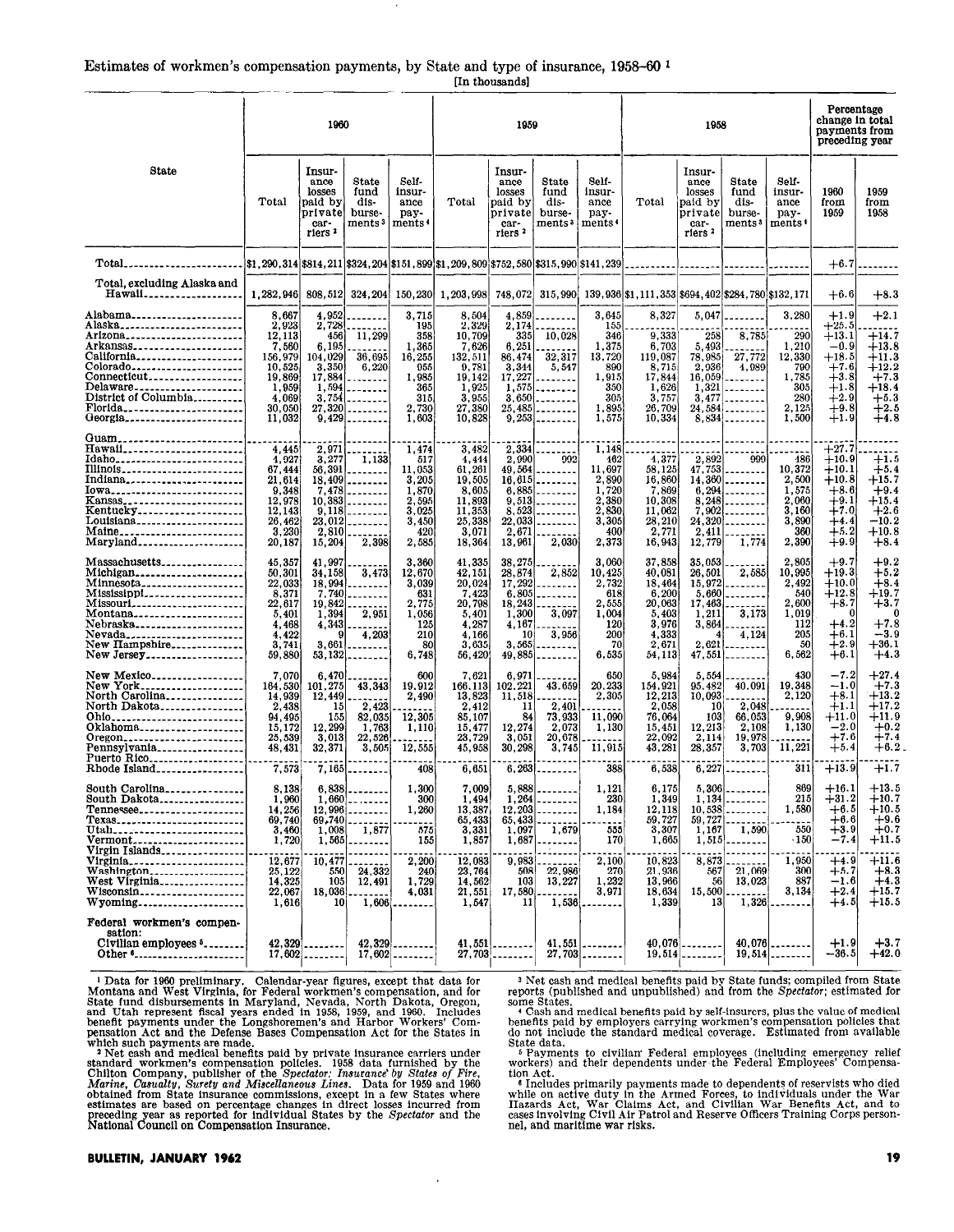developed-about \$20 million less than the preliminary estimate.

Thirty-two States and the District of Columbia were also able to furnish 1960 data on direct losses paid. For the other States the 1960 data in the accompanying table are therefore preliminary estimates, which will be revised next, year when actual data become available from the State agencies.

#### STATE VARIATIONS IN BENEFIT PAYMENTS

Year-to-year variations in the levels of benefit payments among the States are related to differences in the incidence and composition of covered employment, the frequency and severity of compensable injuries, the level and distribution of wages, and the liberality of benefit provisions.'

Among the States, 1960 benefit payments showed percentage changes from the preceding year that ranged from a decrease of 7.4 percent in Vermont to an increase of 31.2 percent in South Dakota. For 1959, the corresponding range was from a decline of 10.2 percent in Louisiana to a rise of 36.1 percent in New Hampshire. Only 18 States had benefit increases in 1960 that were greater than those of the preceding year.

The Federal workmen's compensation program showed the greatest fluctuation. In  $1960$  the Federal program covering injuries to persons other than civilian Federal employees had a 36 percent drop in payments, after having experienced a 42-percent rise in the preceding year. The 1959 rise resulted from an administrative decision of the Department of Labor to pay compensation retroactively to dependents of military reservists who had died while on active duty for the period covered by the 6-month death gratuity; this period had previously been excluded from the period of compensation. With the completion of this one-time payment, benefit outlays to this group in 1960 dropped back to former levels.

Declines in benefit payments were reported in 1960 by six States that had one-seventh of the covered labor force, compared with only two States covering less than 2 percent of the insured labor force in 1959. In one State the level of

benefit, payments was the same in 1958, 1959, and 1960.

Only four States registered increases of 15 percent or more in 1960, compared with nine in 1959. For three of the four States-South Carolina, South Dakota, and California-the increase was a continuation of a rise that had been greater than the national increase during the preceding year. Eight States in 1960 had increases of 10.0-14.9 percent, compared with 12 in 1959. Among the eight States were Ohio, Indiana, Minnesota, and Arizona, where the increase again was a continuation .of a higher-than-average rate of gain that began in 1959 or earlier.

Though fewer States in 1960 than in 1959 had benefit increases of 10 percent or more, the disparity is less when the States are weighted in terms of covered employment. The 12 States in 1960 with benefit increases of 10 percent or more accounted for 35 percent of the covered labor force—only 2 percentage points less than the proportion represented by the 21 States in that range in 1959.

In both 1959 and 1960, more States experienced increases in their total benefit payments within the range of 5.0-9.9 percent than in any other. percentage category. Thirteen States and the District of Columbia (with 46 percent of the covered labor force) registered benefit increases within this range in 1959. Seventeen States (with about one-third of the insured labor force) reported increases of 5.0-9.9 percent in 1960. The rest of the covered labor force-20 percent in 1959 and 17 percent in 1960-were under State or Federal programs that experienced total benefit payment increases of 0.1-4.9 percent.

Regionally, the States of the Far West, the Great Lakes, and the Plains accounted for the greatest percentage increases in total benefit payments in both 1959 and 1960. The smallest relative advances occurred in the Southwest and Gulf States, with the Rocky Mountain States second lowest in 1959 and the Middle Atlantic States in 1960.

#### COST RELATIONSHIPS

In keeping with the increased benefit payments, the cost. of workmen's compensation rose both in dollar amounts and as a percentage of covered  $(Continued ~on ~page~24)$ 

<sup>&</sup>lt;sup>2</sup> Data for Alaska and Hawaii are excluded from the analysis of State variations in this section.